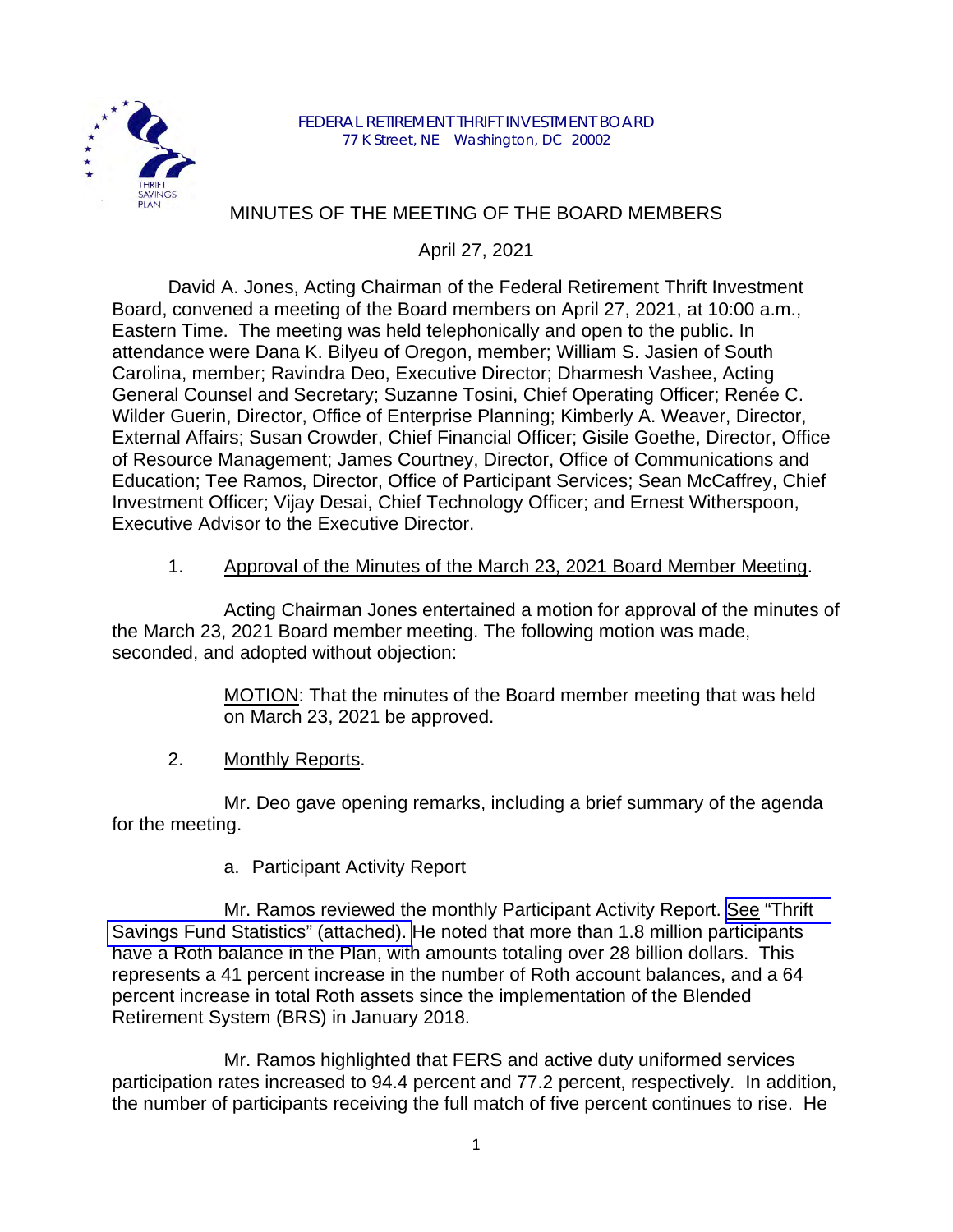concluded by noting that BRS participants are seeing the largest increase with respect to participants receiving the full match, up nearly three percent to 69.8 percent since the implementation of automatic enrollment at five percent in October 2020.

b. Legislative Report

Ms. Weaver reported that there are no bills of note for the Board. She indicated that the House of Representatives is out of session this week and next, although committee meetings and mark-ups are continuing. Negotiations on the larger infrastructure bill are ongoing and the Senate is working on a water infrastructure bill this week. The Senate is out of session next week. Ms. Weaver concluded by noting that the President gives his State of the Union address tomorrow.

- 3. Quarterly Reports.
	- a. Investment Performance

Mr. McCaffrey reviewed the monthly Investment Performance Report. [See](https://www.frtib.gov/pdf/minutes/2021/April/MM-2021April-Att2.pdf) "March 2021 [Performance Review – G, F, C, S, I, and L Funds" \(attached\).](https://www.frtib.gov/pdf/minutes/2021/April/MM-2021April-Att2.pdf) Mr. McCaffrey reported that for the month of March, BlackRock's performance for the F Fund exceeded the performance of the Fixed Income Index by three basis points, primarily due to securities lending. Its performance for the C Fund was in line with the Large Cap Index and its performance for the S Fund was in line with the Small Mid Cap Index. BlackRock's performance for the I Fund was ahead of the International Index by five basis points, primarily due to tax advantage.

Mr. McCaffrey noted that the continued rollout of vaccines and the passage of a stimulus package raised hopes for strong economic growth, an outlook that some observers associated with higher inflation expectations. Nevertheless, the Federal Reserve did not change its target short-term interest rate, citing the ongoing public health crisis. In March, the C Fund rose while the S Fund fell just slightly. The I Fund also gained, although its positive performance was dampened by a stronger U.S. dollar. Higher interest rates led to a loss for the F Fund. All the L Funds finished higher.

 Mr. McCaffrey reported that for the year to date, BlackRock's performance for the F Fund exceeded the benchmark by three basis points, primarily due to securities lending. Its performance for the C Fund was in line with its benchmark. For the S Fund, BlackRock outperformed by five basis points, primarily attributable to securities lending. Its performance for the I Fund was ahead of the benchmark by six basis points, primarily due to tax advantage.

For the current month through Monday, April 26, stocks are holding gains. The C Fund is up 5.48 percent. The S Fund is up 6.00 percent and the I Fund has gained 4.33 percent. The F Fund also has a gain of 0.96 percent. The G Fund is ahead by 11 basis points or 0.11 percent.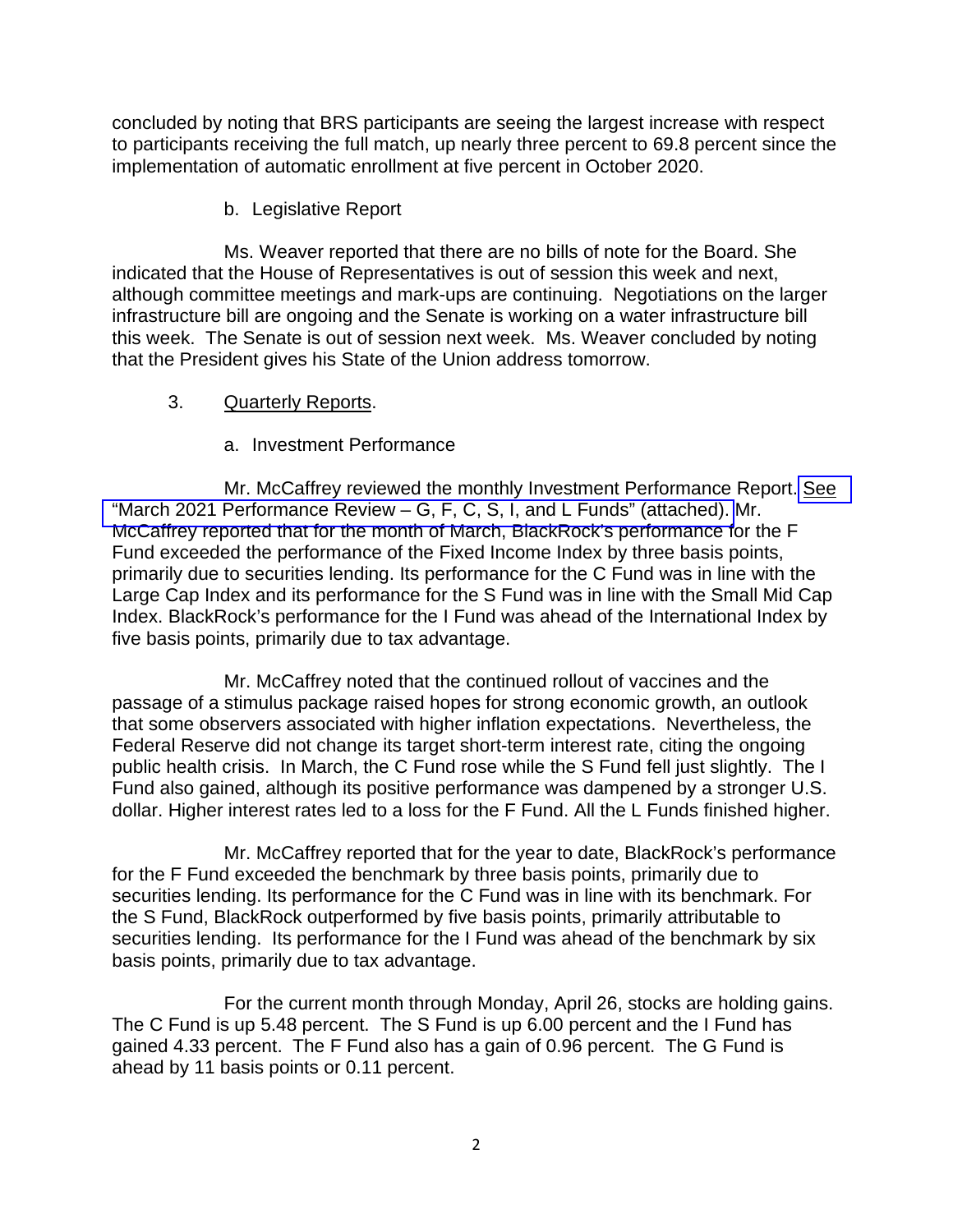Mr. McCaffrey indicated that, during March, participation in the L Funds continued to increase, driven largely by automatic enrollment of new participants. He highlighted the net monthly interfund transfer (IFT) chart, stating that it is reasonable to conclude that the rising equity markets attracted attention from participants, some of whom transferred from the G and F Funds primarily into the C and S Funds. Mr. McCaffrey noted that, for most participants, IFTs remain the exception, not the norm. The vast majority of participants do not execute an IFT in a given month. March was no exception, as only one percent of participants moved assets between funds.

 Mr. McCaffrey continued with a report on proxy voting audits and class actions. An audit of BlackRock's proxy voting conducted by Institutional Shareholder Services found no exceptions to BlackRock's established guidelines during the fourth quarter of 2020. With respect to class actions, the fourth quarter began with 69 open claims. Fourteen claims were opened during the quarter. There were 15 claims closed. Of those that were closed, one was closed in the F Fund due to administrator action, one was settled in the C Fund for a little over 1.3 million dollars, and for the S Fund, six were closed as a result of administrator action and seven claims were settled for 382,239 dollars. At the end of the quarter, 68 claims remained open across the four funds. For the entire calendar year, settled claims came in at a total of 2,550,841 dollars.

Acting Chairman Jones entertained a motion to continue the current polices for the G, F, C, S, and I Funds. The following motion was made, seconded, and adopted without objection:

> MOTION: That the current polices for the G, F, C, S, and I Funds are affirmed without change.

#### b. Budget Review

Ms. Crowder presented an overview of the Fiscal Year (FY) 2021 2nd Quarter Budget Review. See "FRTIB FY 2021 [2nd Quarter Budget Review" \(attached\).](https://www.frtib.gov/pdf/minutes/2021/April/MM-2021April-Att3.pdf)  Ms. Crowder noted that the budget was in alignment with the projected spend plan, at 91 percent of the current target. The actual execution rate was 69 percent or 343.1 million dollars for the 2nd quarter. The vast majority (82 percent) of the executed budget was in support of recordkeeping operations, maintenance, and transition to Converge.

Ms. Crowder stated that average net assets under management have been projected to grow to roughly 720 billion dollars for FY 2021 and the approved budget is 498.4 million dollars. She noted that if spending and asset growth are aligned with these estimates, the expense ratio over this period would be approximately 6.8 basis points. She caveated this by noting that the first quarter of calendar year 2021 just ended and expense ratios are calculated on a calendar year basis. In response to a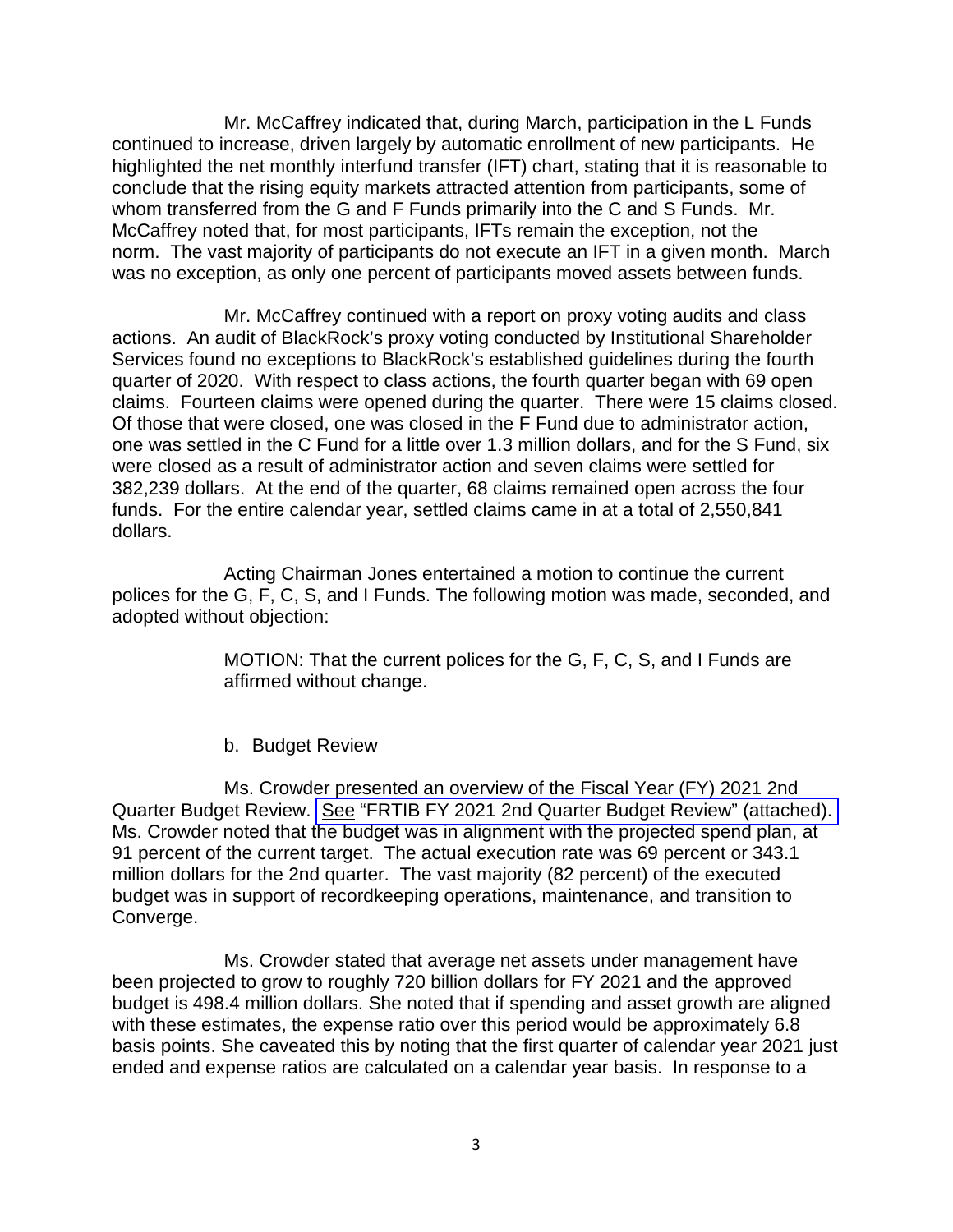question from Member Jasien, Ms. Crowder indicated that the expense ratio should normalize back to the five-basis point range in 2023 or 2024.

c. Audit Status

Mr. Brack Boone of the Office of Enterprise Risk Management (OERM) provided an overview of the Audit Status/Security and Remediation Status. See ["Audit](https://www.frtib.gov/pdf/minutes/2021/April/MM-2021April-Att4.pdf)  Status/Security [and Remediation Status" \(attached\).](https://www.frtib.gov/pdf/minutes/2021/April/MM-2021April-Att4.pdf) He reported that there are 17 audits planned for the year, five of which have been completed as of March 31 and the remaining 12 of which are progressing well.

Mr. Deo provided an update on audit remediation status, reporting that the Agency closed 20 audits this quarter, up from the projected 12 audit closures. He noted that, instead of the 49 audit closures projected for all of FY 2021, the Agency has actually closed 60. The Agency will continue to remediate audits based on risk.

## 4. Annual Financial Audit.

Mr. Thomas Rey of Clifton Larson Allen (CLA) presented an overview of the 2020 financial statement audit. See ["Federal Retirement Thrift Investment Board –](https://www.frtib.gov/pdf/minutes/2021/April/MM-2021April-Att5.pdf)  Thrift [Savings Fund" \(attached\).](https://www.frtib.gov/pdf/minutes/2021/April/MM-2021April-Att5.pdf) Mr. Rey stated that CLA's independent auditor's report resulted in an unmodified "clean" opinion that the Agency's financial statements are presented fairly, and in all material respects, in conformity with the U.S. Generally Accepted Accounting Principles. CLA issued a Letter on Internal Control Over Financial Reporting. No material weaknesses were identified; one significant deficiency was identified (down from three last year); and five other control related matters were identified. Mr. Rey noted that the one significant deficiency was Plans of Action and Milestones Remediation.

## 5. Department of Labor Presentation.

Mr. Michael Auerbach of the Department of Labor Employee Benefits Security Administration (EBSA) presented an overview of the fiscal year 2021 fiduciary oversight program. Mr. Derek Thomas of KPMG LLP presented highlights of the overall audit assessment from May 2020 to April 2021 and an overview of the new fundamental control recommendations. [See "U.S. Department of Labor Employee Benefits Security](https://www.frtib.gov/pdf/minutes/2021/April/MM-2021April-Att6.pdf)  Administration Fiscal Year (FY) 2021 Thrift Savings Plan Fiduciary Oversight Program" [\(attached\). E](https://www.frtib.gov/pdf/minutes/2021/April/MM-2021April-Att6.pdf)ight audits were finalized. No material instances of non-compliance were reported. Twenty-eight agency recommendations were closed, and 14 new agency recommendations were issued, 11 of which are related to fundamental controls. Mr. Thomas noted that, based on the current plan, nine audits, balanced between IT-related audits and process audits, will be completed in FY 2021.

Mr. Thomas indicated that 77 percent of the prior recommendations reviewed during the IT audits remained open and, of the 41 open IT recommendations, 36 are five years or older. He recognized that the Agency is moving to a new record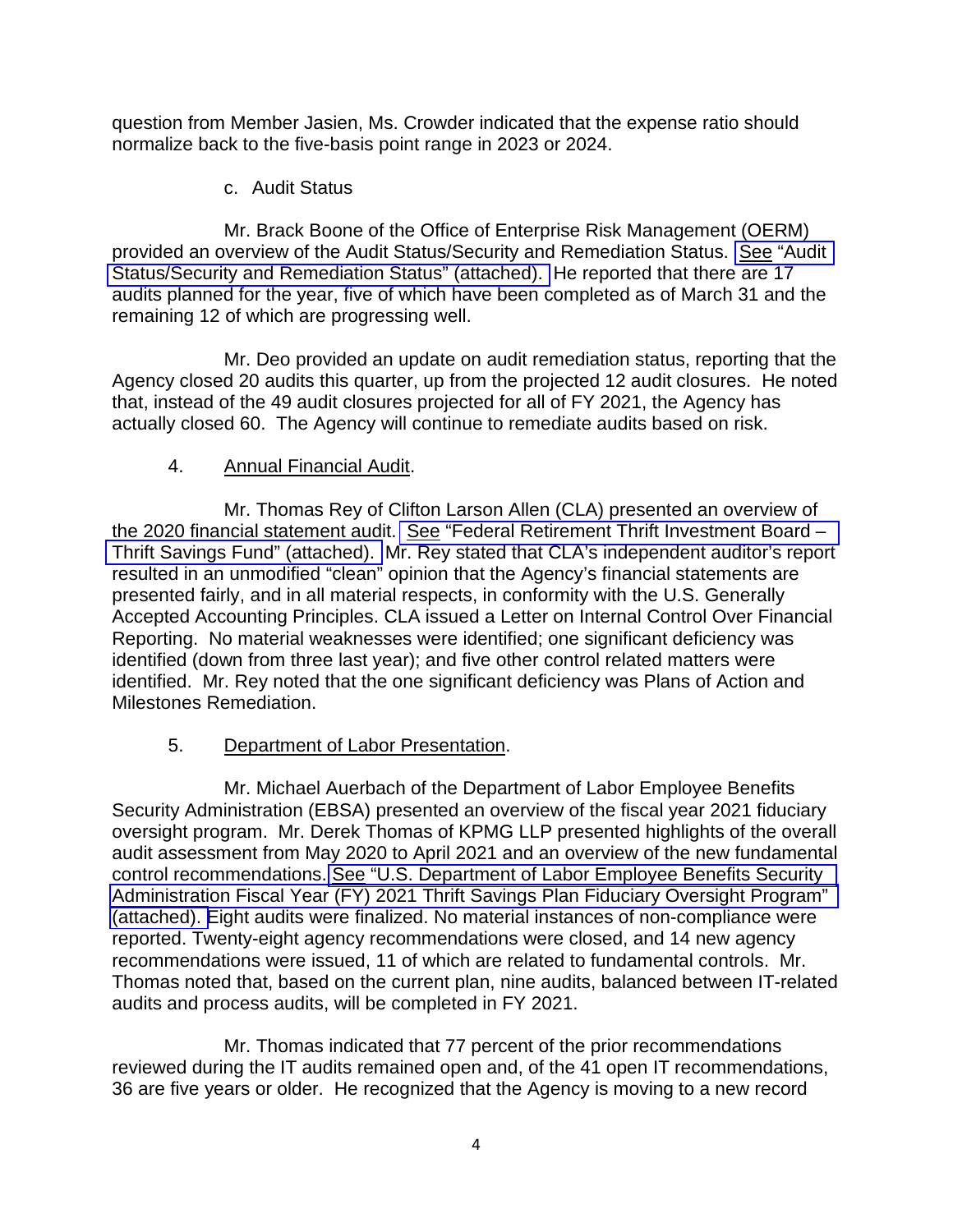keeping system in the next year but nevertheless encouraged a continued focus on trying to resolve some of the open fundamental recommendations as soon as possible to ensure the new system is protected as best as it can be.

Mr. Thomas reviewed the trend of closed and new recommendations over the past five years, noting that the number of new recommendations has fallen below the number of closed recommendations in the last year. Mr. Thomas encouraged a continued focus on IT-related recommendations as 70 percent of the new recommendations are IT-related.

Finally, Mr. Thomas highlighted the importance of early and frequent communications regarding the shift to the new record keeping system. He said that it is critical for KPMG to understand the new processes, policies, and procedures in order to determine the impact the transition will have on the audits.

## 6. Multi-Asset Manager Update.

Mr. McCaffrey provided an update on the multi-asset manager project. See ["Update on Multi-Asset Manager" \(attached\). H](https://www.frtib.gov/pdf/minutes/2021/April/MM-2021April-Att7.pdf)e reported that the transfer of approximately 10 percent of the C Fund's assets – consisting of roughly 27.9 billion dollars in securities and about 131 million dollars in cash – from BlackRock to State Street was successfully executed after the market close on Friday, April 16. Every day, the net flows into or out of the C Fund are now split in a ratio of 90:10 between BlackRock and State Street to maintain the desired allocation between each manager. Mr. McCaffrey noted that participants who invest in the C Fund, either directly or by way of the Lifecycle Funds, will not see any distinction between the assets managed by BlackRock and those managed by State Street. The C Fund will continue to have one share price and one set of returns.

Although the C Fund transfer was very successful, Mr. McCaffrey indicated that significant work still lies ahead. He noted that the team chose to begin with the C Fund because its asset transfer would be the most straightforward. The small- and mid-cap holdings of the S Fund and the generally more complex fixed income holdings of the F Fund could make the transfers for those Funds in May and June more challenging, even if only because it involves moving from working with hundreds of securities to working with thousands of securities. However, Mr. McCaffrey is very confident that the teams and our vendors will use the lessons learned from their success with the C Fund to ensure that the S and F Fund transfers are executed just as smoothly.

## 7. Converge Update.

Mr. Ramos provided an update on the Converge project. See "Converge" [Update" \(attached\).](https://www.frtib.gov/pdf/minutes/2021/April/MM-2021April-Att8.pdf) He reported that the planning phase of the project has been closed out and is now focused on the development of operational rules. As part of the transition from the acquisition phase to implementation, Mr. Ramos noted that the